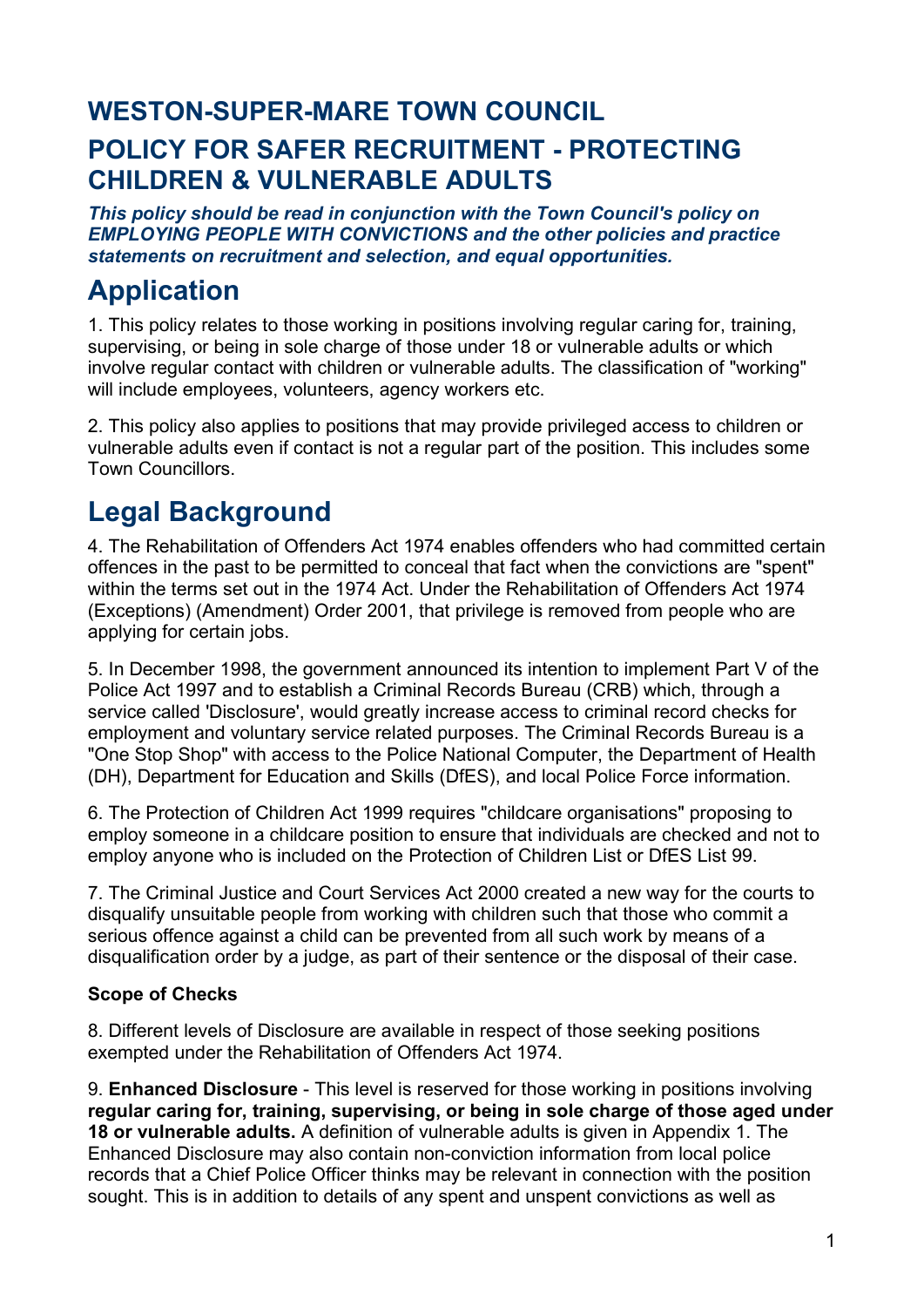cautions, warnings and reprimands held at national level. The Disclosure also indicates if there are no such matters on record.

10. The Enhanced Disclosure will also reveal whether the individual is banned from working with children by virtue of their inclusion on lists of those considered unsuitable to work with children maintained by the DfES (List 99), and the Protection of Children List. By mid 2002, it will also reveal whether a person is banned from working with vulnerable adults by virtue of their inclusion on a list of those considered unsuitable to work with such people to be held by the DH.

11. **Standard Disclosure** - This level should be used for those working in positions which involve **regular contact with children or vulnerable adults** but where the working relationship is not as close as for Enhanced Disclosures.

12. The Standard Disclosure gives the same information as for Enhanced Disclosure but does not include relevant non conviction information.

13. **Basic Disclosure -** later in 2002 there will be a facility for individuals to apply for and obtain Basic Disclosures. A Basic Disclosure will only disclose "unspent" convictions and will not be acceptable for the positions described in this policy.

14. The Town Clerk is responsible for determining those positions for which a Disclosure Application is necessary.

15. The CRB service should not be regarded as a substitute for any of the range of existing pre-employment checks, including the taking up of references. Disclosures should be seen as complementary to existing recruitment practice.

16. Where appointments are made, two references are required in respect of external candidates. References must cover the whole period of three years immediately preceding the employee's engagement by the Council confirming the employee is of a trustworthy character. A job description must be sent to all referees in order for them to comment on the suitability of the applicant to the work activity for which they have applied.

## **Roles**

17. The Town Clerk is the Town Council's Lead Counter Signatory and is responsible for applying for registration with the Criminal Records Bureau. The Lead Counter Signatory will be the principal point of contact between the Council and the CRB. They will be responsible for controlling the use, access and security of information and for compliance to the CRB Code of Practice (see Annex 2). They may delegate Counter Signatory responsibilities to other Officers who will be responsible for countersigning applications for Disclosures.

18. The other Counter Signatories control the use, access and security of information as well as countersigning applications and receiving Disclosures. They are also responsible for compliance to the CRB Code of Practice.

19. Generally, Counter Signatories will be duly authorised employees by the Town Clerk.

## **Procedure**

20. Applicants for positions to which Disclosure will apply must be advised of this fact at the time of their application.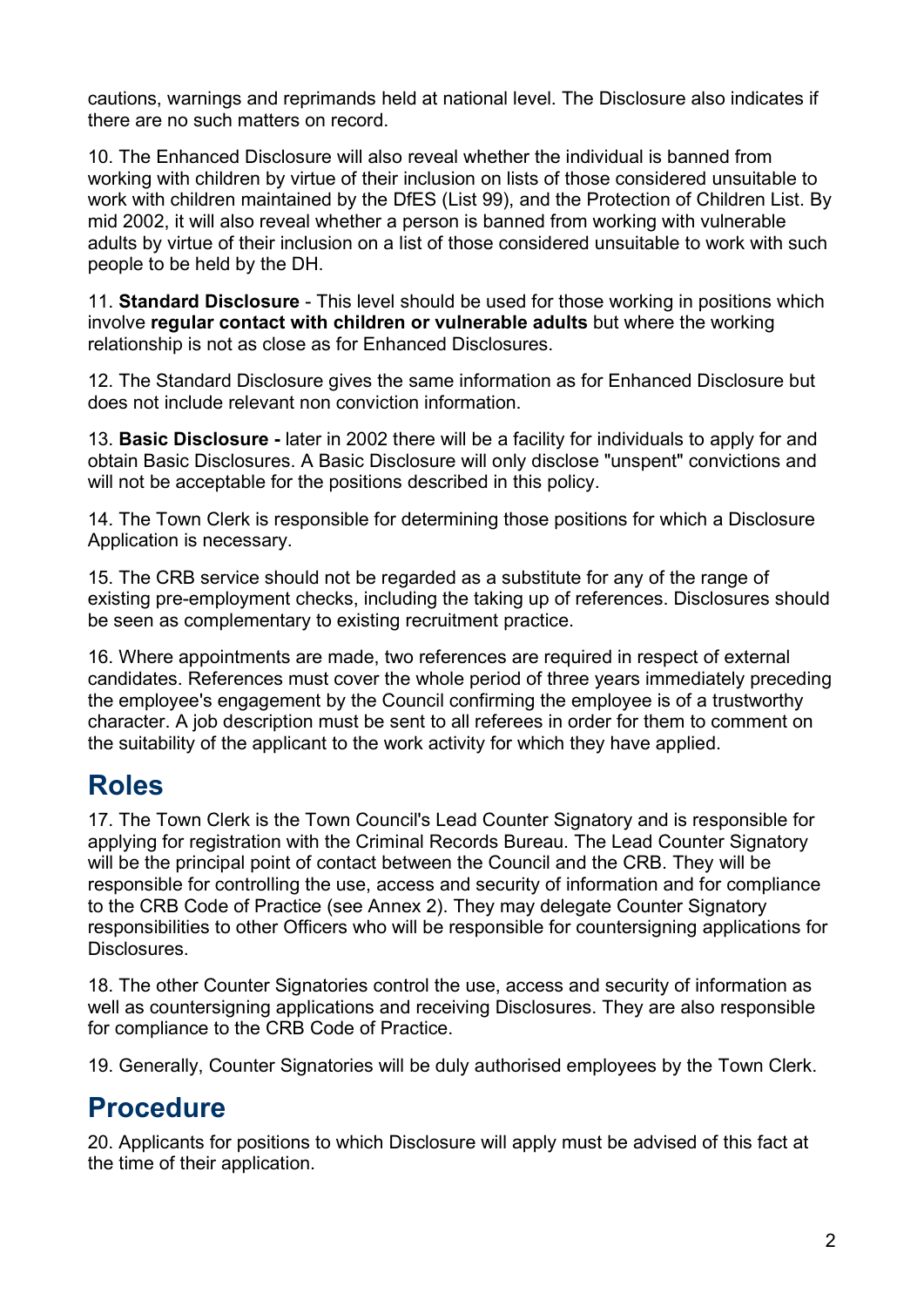21. To ensure the most efficient and economical use of the arrangements, Disclosure Applications will continue to be made only when the final candidate has been selected and in respect of that candidate alone. The CRB should not be asked to confirm criminal records where the person concerned has admitted a conviction which would clearly render him or her unsuitable to work with those aged under 18 or vulnerable adults.

22. In exceptional circumstances, if a manager wishes to start a person prior to the completion of the clearance procedures, permission must be obtained from the appropriate Management Committee. Only the appropriate Management Committee may give approval to proceed with the appointment. Exceptional circumstances might include instances such as a delay in appointment leading to a reduced service being available. In such cases it will always be necessary to ensure that the worker will be closely supervised.

23. The selected applicant will be asked to produce evidence of their identity and to complete a Disclosure Application Form. It should be made clear to the applicant that refusal could prevent further consideration of the application.

## **The information given in response to checking requests**

24. The Criminal Records Bureau will send a copy of the Disclosure Certificate to the applicant and to the Council.

25. In the event of offences being disclosed, it is for the Town Council's appropriate Management Committee to make a judgement as to the suitability of the individual, taking into account only those offences which may be relevant to the particular job or situation in question. The fact that a person has a criminal record does not automatically render him or her unsuitable for work with those aged under 18 or vulnerable adults. On the other hand it is not only sexual offences which may render a person unsuitable. A person's suitability should be looked at as a whole in the light of all the information available. Any matters of concern will be discussed by the Town Clerk and the appropriate Management Board / Committee.. The final decision to appoint or not will lie with the appropriate Management Board / Committee.

26. Where matters of concern are raised, they will generally be the subject of discussion with the applicant prior to a decision being made. **However, confidential information, which has not been disclosed by the CRB to the applicant, cannot be disclosed.**

27. Factors to take into account will include:

- whether the conviction or other matter revealed is relevant to the position in question;
- the seriousness of any offence revealed;
- the length of time since the offence or other matter occurred;
- whether the applicant has a pattern of offending behaviour or other relevant matters;
- whether the applicant's circumstances have changed since the offending behaviour or the other relevant matters; and
- the age of the applicant at the time of the offence(s).

1. An offence is committed if an individual who is disqualified from working with children knowingly applies for, offers to do, accepts or does any work with children.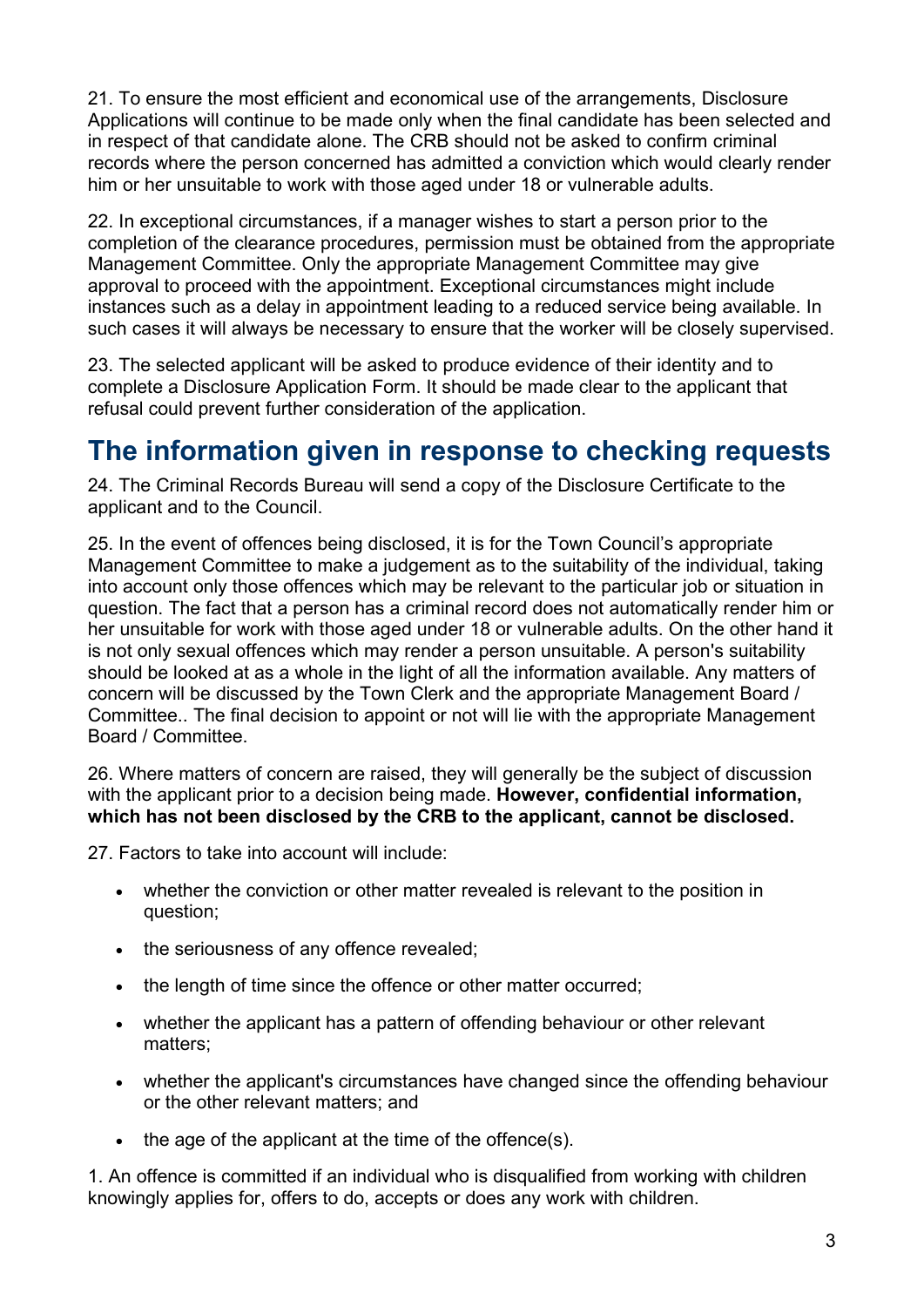2. If an individual who is disqualified finds that they have inadvertently been applying for, offering to do, accepting or doing any work that falls within the definition of working with children, they should immediately bring the fact to the attention of the Town Clerk.

3. An offence is committed by a disqualified individual, who continues to work in a position for which he or she knows he or she is disqualified.

4. An offence is also committed if an individual or employer knowingly offers work with children to, or procures work with children for, an individual who is disqualified from working with children, or allows such an individual to continue in such work.

5. It is imperative that upon a disqualified person's discovery that they are working in a regulated position, he or she immediately ceases to work in that particular role.

## **Discrepancies and disagreements**

6. A person who believes the information provided by the Criminal Records Bureau is incorrect can make representations to the Criminal Records Bureau through their complaints procedure.

## **Retention of Records**

7. Disclosures contain sensitive personal data, which must be handled and stored suitably. Counter Signatories are responsible for ensuring that the content of a Disclosure Certificate is only disclosed to those entitled to see that content in the course of their duties.

8. Once a recruitment (or similar) decision has been made the Council may retain the Disclosure and associated correspondence for a maximum of 6 months. This period allows for any dispute about the accuracy of a Disclosure or a recruitment decision to be made and considered. In the case of a dispute, information may be retained for a period of 6 months after resolution of the dispute. The usual conditions in respect of storage and access remain in place during this period, i.e. in lockable and non portable storage containers. Access will be restricted to Lead and Countersignatures.

9. Disclosures should be destroyed by suitable secure means i.e. shredding, pulping or burning. They should not be kept in any insecure receptacle (e.g. a waste bin or confidential waste sack) whilst awaiting destruction.

10. No photocopy or other image of the Disclosure may be retained nor must any copy or representation of the contents be made or kept. It will, however, be acceptable to keep a record of the date of a Disclosure, the name of the subject, the type of Disclosure, the position in question, the unique number issued by the CRB and the recruitment decision taken.

11. References in this section to Disclosure Certificate should be taken to include letters containing relevant non-conviction information not included on Disclosure Certificates.

## **Posts for which checks should be undertaken**

12. There is no difference between paid or unpaid work. The definition of "work" is very, broad and includes any kind of work whether paid or unpaid, whether under a contract of employment (whether permanent or temporary) or casual, or apprenticeship, or otherwise than under a contract.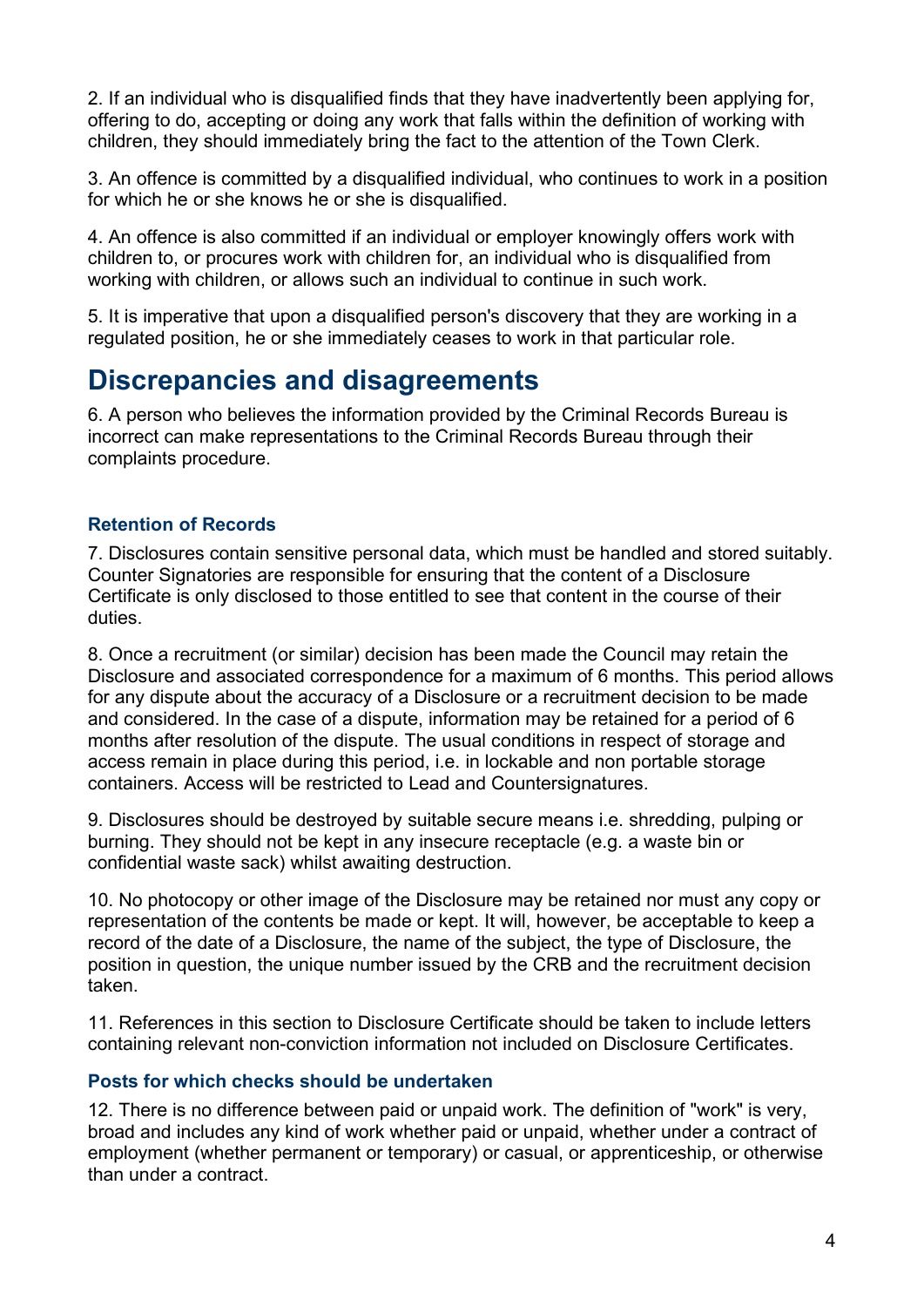13. A Disclosure should normally be requested for all new starters to a position for which a Disclosure is necessary, even if transferring from another local authority and where they have already been checked and approved for employment, unless the guidelines on the portability of Disclosure can be fully met.

14. A Disclosure should be requested where a person is already employed by the Council in other areas of work and is moving to a position defined as a Regulated Position or Regulated Establishment (See Annex 1).

15. A Disclosure should be requested when a person moves from a position that requires a Standard Disclosure to a position that requires Enhanced Disclosure.

16. A Disclosure should be requested for Students, Trainees, New Deal etc and others employed for a limited period of practical work as part of their training, or for work experience in areas of work that would normally be defined as Regulated Positions or in Regulated Establishments.

17. A Disclosure is only valid on the day on which it is issued by the CRB. Accordingly, to ensure the continued safety of children and vulnerable adults a process of five-yearly rechecking will be instituted .

# **Appendix 1**

## **DEFINITIONS**

### **1. Regulated Position**

Any position whose normal duties include:-

- Caring for, training, supervising or sole charge of children.
- Unsupervised contact with children made under arrangements by a responsible person.
- The supervision or management of a person in a regulated position.
- School Governors.
- Trustees of children's charities.
- Local Government bodies.

### **2. Regulated Establishment**

Any work in any establishment exclusively or mainly for children. This includes:-

- School and Colleges.
- Children's Hospitals.
- Children's Homes.
- Children's Nursing Home.
- Day Care premises.
- Youth Centres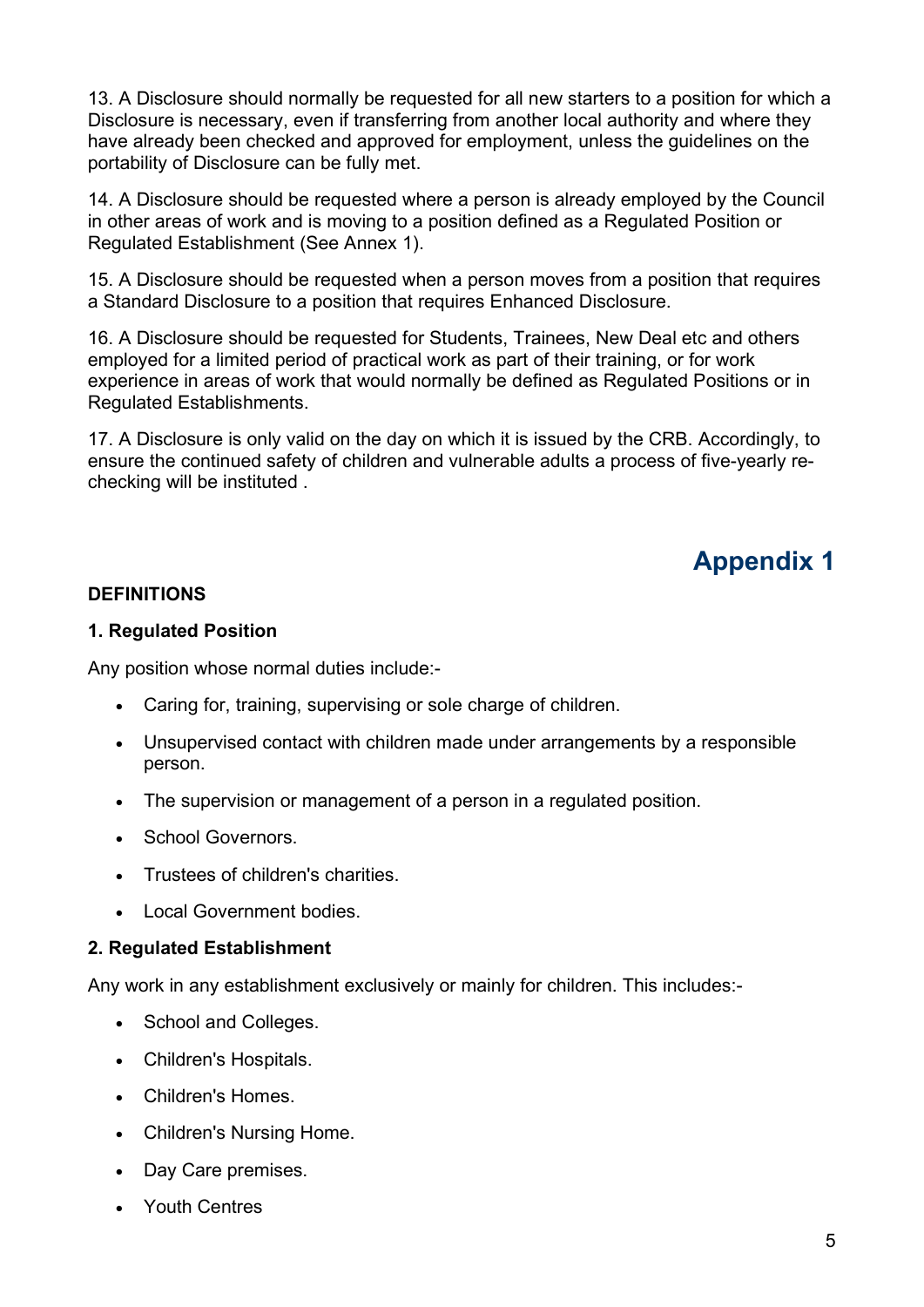## **3**. **Vulnerable**

'Under section 115 (4)(a) Police Act 1997 a person may be considered to be vulnerable if he receives:

Accommodation and nursing or personal care in a care home, or

Personal care in his own home through a domiciliary care agency, or

Health care services provided by an independent hospital, independent clinic, independent medical agency or National Health Service body, or

Services provided in an establishment catering for a person with learning difficulties.

And, in consequence of any one, or any combination, of the following factors,

namely:

- A substantial learning or physical disability, or
- A physical or mental illness, chronic or otherwise, including an addiction to alcohol or drugs, or
- A substantial reduction in physical or mental capacity due to advanced age.

He is substantially dependent upon-others in performing basic physical functions, or his ability to communicate with those providing services, or to communicate with others, is severely impaired, and, as a result he would be incapable of protecting himself from assault or other physical abuse, or there is a potential danger that his will or his moral wellbeing may be subverted or over-powered."

## **4. Regular Contact**

Contact that is part of a persons normal and routine duties. Regularly could be used to describe the duties that a person carries out every day but not all day, every week but not every day, every month, but only once a month.

## **5. Children**

People under the age of 18 years.

## **6. Caring For, Training, Supervising, Sole Charge of**

These terms carry their ordinary meaning as used in common parlance. Examples of the types of posts that may be covered by each term are:-

**Caring For:** Care Workers, Befrienders, Nurses, Home Help

**Training:** Teachers, Sports Instructors, Tutors, Trainers

**Supervising:** Teaching Assistants, Lifeguards, Leisure Assistants

**Sole Charge:** Childminders, Crèche Workers, Youth Workers, Home Care Workers.

## **7. Volunteers**

Any activity which involves spending time, unpaid (except for travelling and other out of pocket expenses), doing something which aims to **benefit** someone (individuals or groups) other than or in addition to close relatives.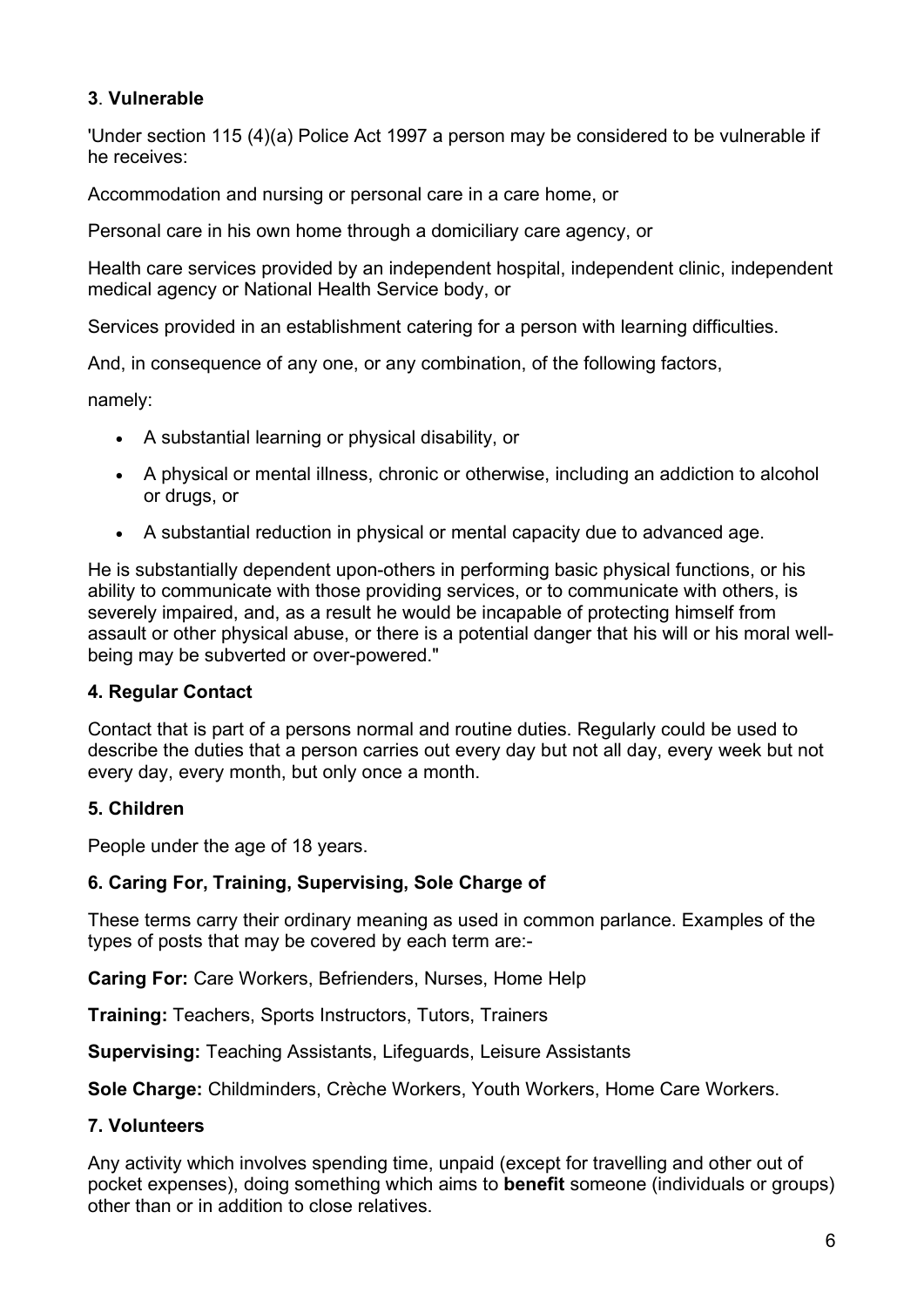## **8. Spent Conviction**

A person convicted of a criminal offence, and who receives a sentence of no more than 2½ years in prison, providing no further offending has taken place during a specified rehabilitation period, does not have to reveal it or admit its existence in most circumstances, including for example, applying for a job. In most circumstances, an employer cannot refuse to employ someone or dismiss them on the basis of a spent conviction.

## **9. Caution**

A caution is a formal warning about future conduct given by a senior police officer, usually in a police station, after a person has committed an offence. It is used as an alternative to a charge and possible prosecution.

## **1 0**. **Reprimand**

A reprimand replaces the caution for young people aged under 18.

## **11. Final Warning**

A young person given a second formal warning about (caution) future conduct is given a final warning.

## **Appendix 2**

## **The Disclosure Code of Practice**

(reproduced by permission of the Criminal Records Bureau)

## *Introduction*

This Code of Practice is published under section 122 of the Police Act 1997 ("the Act") in connection with the use of information provided to registered persons ("Disclosure information") under Part V of that Act.

Disclosure information is information

· contained in criminal record certificates under section 113 of the Act (which are referred to in this Code as "Standard Disclosures"), or

· contained in enhanced criminal record certificates under section 115 of the Act (referred to in this Code as "Enhanced Disclosures"), or

· provided by the police under section 115(8) of the Act.

Except where indicated otherwise, the Code of Practice applies to all recipients of Disclosure information - that is to say

· registered persons,

· those countersigning Disclosure applications on behalf of registered persons, and

· others receiving such information.

Where reference is made to "employers", this should be read as including any person at whose request a registered person has countersigned an application, including

· voluntary organisations and others engaging, or using the services of, volunteers, and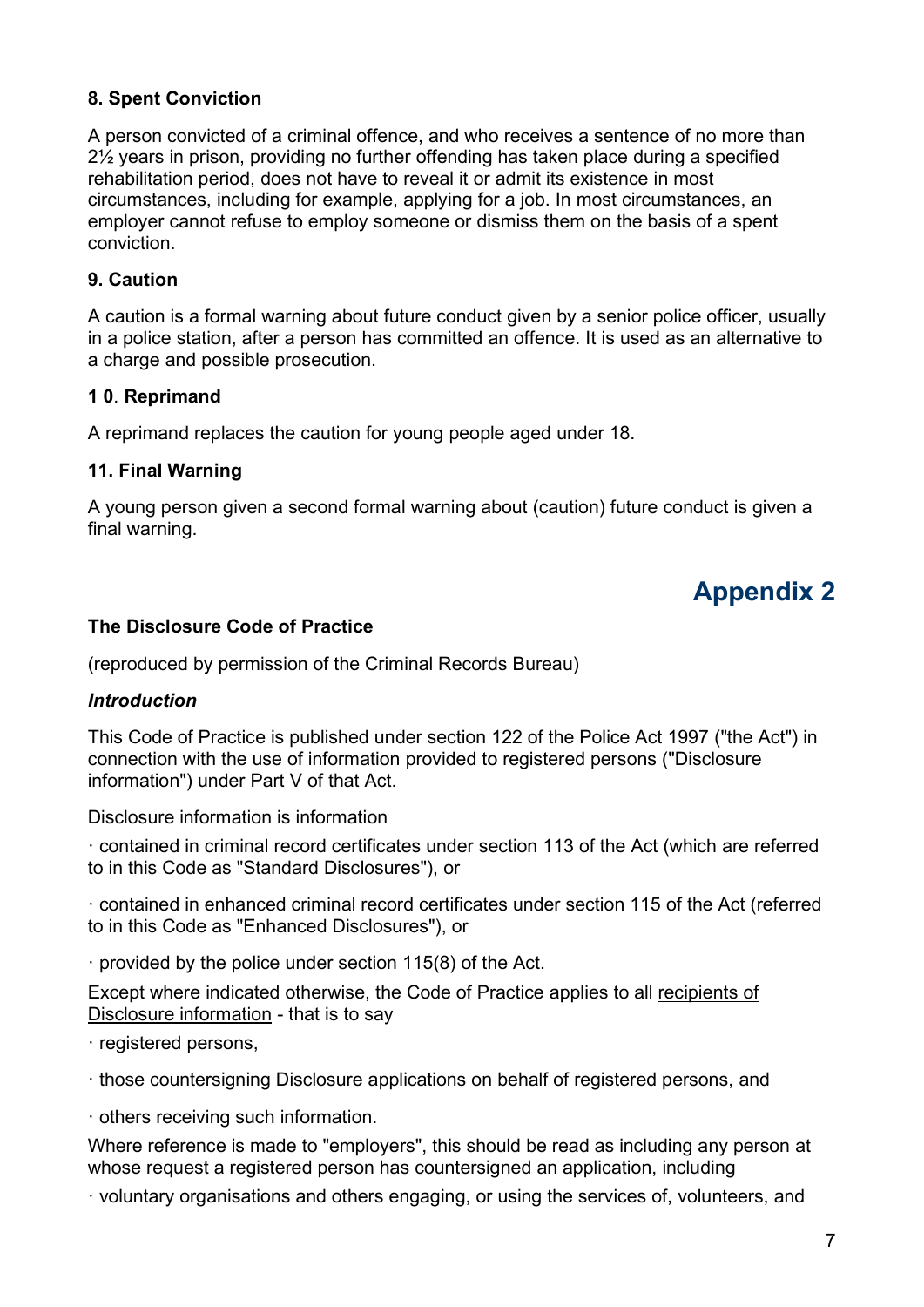regulatory and licensing bodies.

Further information in relation to the Code, and other matters relating to registered persons and others having an involvement with Disclosure information, is contained in an Explanatory Guide.

## *Purpose of the Code*

The Code of Practice is intended to ensure - and to provide assurance to those applying for Standard and Enhanced Disclosures - that the information released will be used fairly.

The Code also seeks to ensure that sensitive personal information is handled and stored appropriately and is kept for only as long as necessary. Guidance to employers on other matters will be issued separately.

### *Obligations of the Code*

These are as follows:

## **1. Fair use of Disclosure information**

Recipients of Disclosure information shall:

· observe guidance issued or supported by the Criminal Records Bureau ("the Bureau") on the use of Disclosure information - and, in particular, recipients of Disclosure information shall not unfairly discriminate against the subject of Disclosure information on the basis of conviction or other details revealed.

In the interest of the proper use of Disclosure information and for the reassurance of persons who are the subject of Disclosure information, registered persons shall

· have a written policy on the recruitment of ex-offenders, so that a copy can be given to all applicants for positions where a Disclosure will be requested.

· ensure that a body or individual at whose request applications for Disclosures are countersigned has such a written policy and, if necessary, provide a model for that body or individual to use.

In order that persons who are, or who may be, the subject of Disclosure information are made aware of the use of such information, and be reassured, Employers shall

· ensure that application forms for positions where Disclosures will be requested contain a statement that a Disclosure will be requested in the event of a successful application, so that applicants are aware of the situation;

· include in application forms or accompanying material a statement to the effect that a criminal record will not necessarily be a bar to obtaining a position, in order to reassure applicants that Disclosure information will not be used unfairly;

· discuss any matters revealed in Disclosure information with the person seeking the position before withdrawing an offer of employment.

· make every subject of a Disclosure aware of the existence of this Code of Practice, and make a copy available on request; and

· in order to assist staff to make appropriate use of Disclosure information in reaching decisions, make available guidance in relation to the employment and fair treatment of exoffenders and to the Rehabilitation of Offenders Act 1974.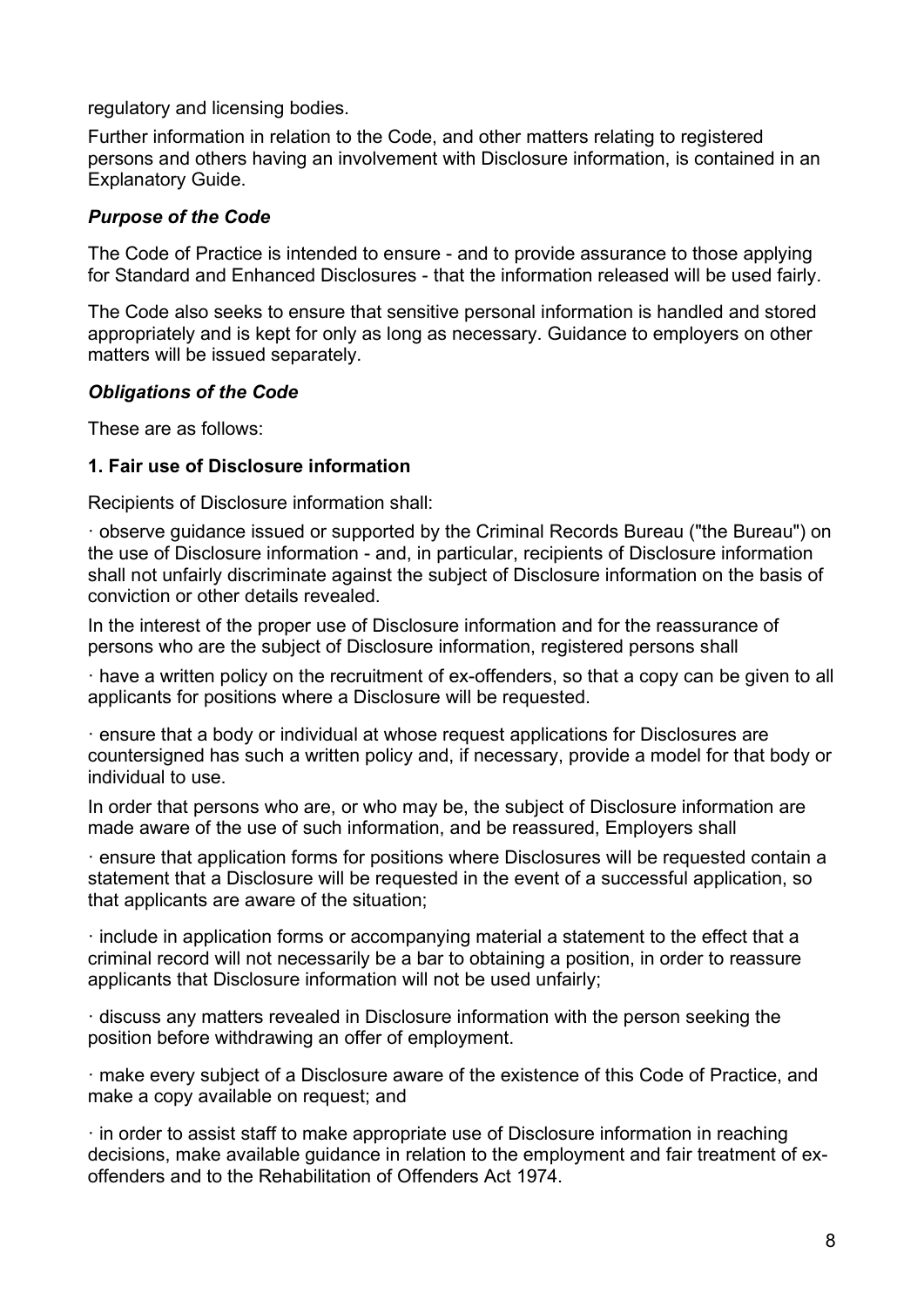## **2. Handling of Disclosure information**

Recipients of Disclosure information

· must ensure that Disclosure information is not passed to persons not authorised to receive it under section 124 of the Act. Under section 124, unauthorised Disclosure is an offence;

· must ensure that Disclosures and the information they contain are available only to those who need to have access in the course of their duties:

· must securely store Disclosures and the information that they contain;

· should retain neither Disclosures nor a record of Disclosure information contained within them for longer than is required for the particular purpose. In general, this should be no later than six months after the date on which recruitment or other relevant decisions have been taken, or after the date on which any dispute about the accuracy of the Disclosure information has been resolved. This period should be exceeded only in very exceptional circumstances which justify retention for a longer period.

Registered persons shall

· have a written security policy covering the correct handling and safe-keeping of Disclosure information; and

· ensure that a body or individual at whose request applications for Disclosures are countersigned has such a written policy, and, if necessary, provide a model for that body or individual to adopt.

## **3. Assurance**

Registered persons shall:

· cooperate with requests from the Bureau to undertake assurance checks as to the proper use and safekeeping of Disclosure information.

· report to the Bureau any suspected malpractice in relation to this Code of Practice or any suspected offences in relation to the misuse of Disclosures.

## **4. Umbrella Bodies**

(a) An Umbrella Body is one that has registered with the Bureau on the basis that it will countersign applications on behalf of others who are not registered.

(b) Umbrella Bodies must satisfy themselves that those on whose behalf they intend to countersign applications are likely to ask exempted questions under the Exceptions Order to the Rehabilitation of Offenders Act 1974.

(c) Umbrella Bodies must take reasonable steps to ensure that those to whom they pass Disclosure information observe the Code of Practice.

## **5. Failure to comply with the Code of Practice**

The Bureau is empowered to refuse to issue a Disclosure if it believes that

· a registered person, or

· someone on whose behalf a registered person has acted has failed to comply with the Code of Practice.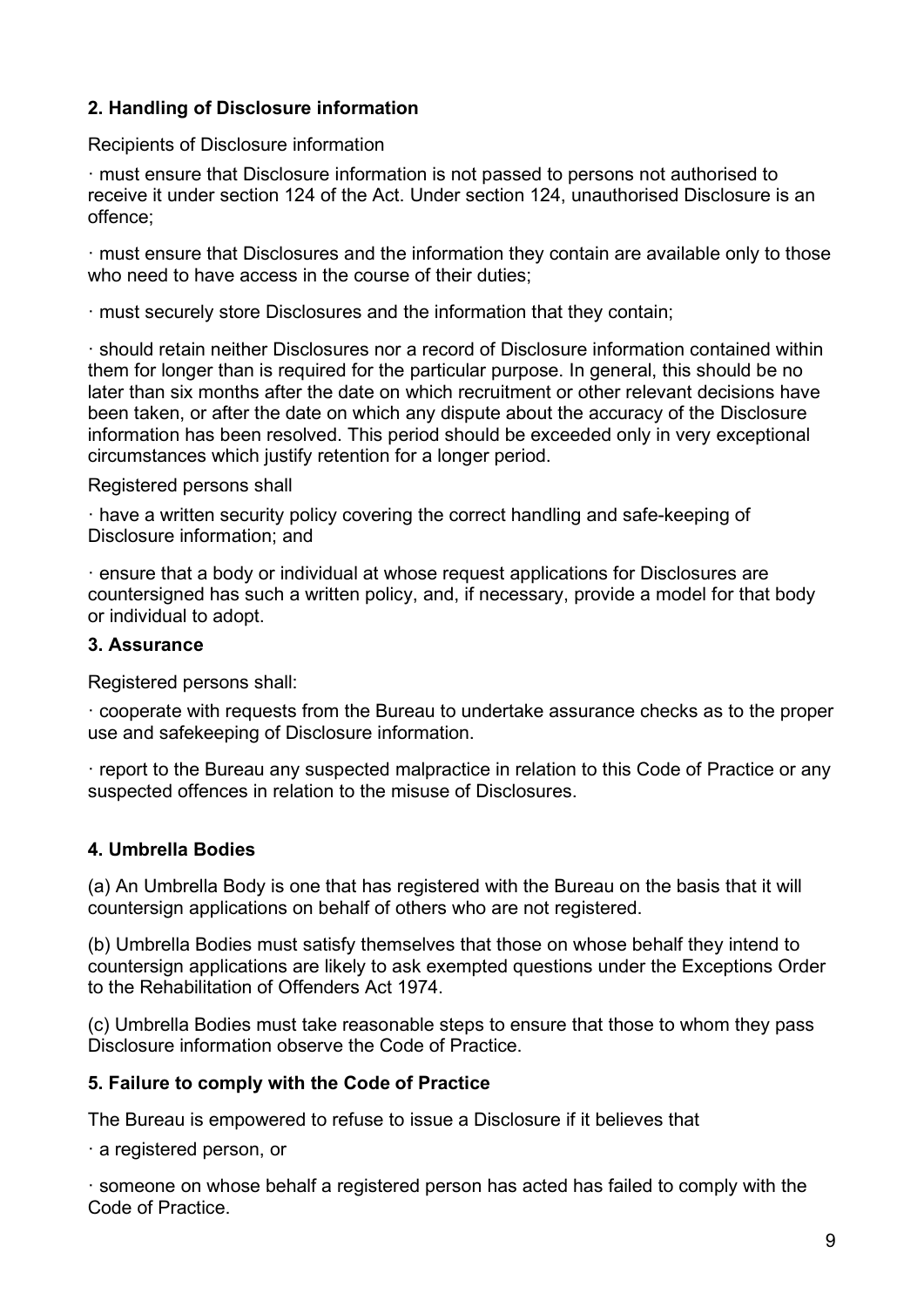# **Guidance for Disclosure Applicants**

# **(reproduced by permission of the Criminal Records Bureau)**

The following Guidance for Disclosure applicants is designed to help answer any questions applicants may have about the service.

## **What is a Disclosure?**

A Disclosure is a document containing information held by the police and government departments. It can be used by employers and voluntary organisations to make safer recruitment decisions. Disclosures are provided by the Criminal Records Bureau (CRB), an executive agency of the Home Office.

The Disclosure service offers organisations a means to check the background of job applicants to ensure that they do not have a history that would make them unsuitable for posts they are trying to fill. Disclosures will provide details of a person's criminal record including convictions, cautions, reprimands and warnings held on the Police National Computer (PNC). If the position involves working with children, Disclosures will also contain details from lists held by the Department of Health (DH) and the Department for Education and Skills (DfES) of those considered unsuitable for this type of work. Depending upon the level of Disclosure, it might also contain information held by local police forces.

There are three levels of Disclosure: *Enhanced, Standard and Basic* (available Summer 2002)

## **Enhanced Disclosures**

These are for posts involving a far greater degree of contact with children or vulnerable adults. In general the type of work will involve regularly caring for, supervising, training or being in sole charge of such people. Examples include a teacher, scout or guide leader. Enhanced Disclosures are also issued for certain statutory purposes such as gaming and lottery licences.

This level of Disclosure involves an additional level of check to those carried out for the Standard Disclosure. An Enhanced Disclosure includes a check on local police records. Where local police records contain additional information that might be relevant to the post the applicant is being considered for, the Chief Officer of police may release information for inclusion in an Enhanced Disclosure. Exceptionally, and in a very small number of circumstances (typically to protect the integrity of current police investigations), additional information may be sent under separate cover to the Counter signatory and should not be revealed to the applicant.

## **Standard Disclosures**

These are primarily for posts that involve working with children or vulnerable adults. **Standard** 

Disclosures may also be issued for people entering certain professions, such as members of the legal and accountancy professions.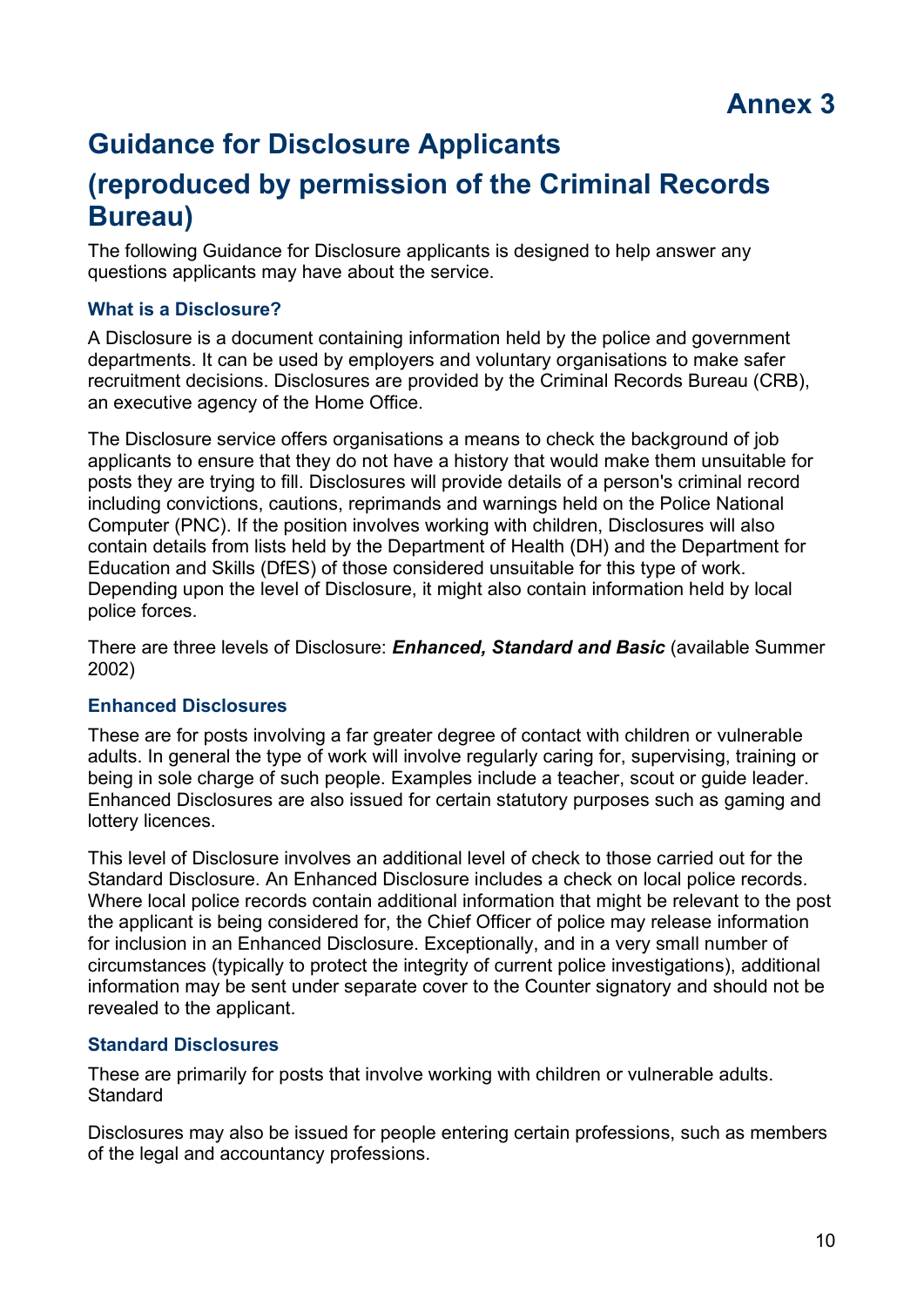The Standard Disclosure contains details of all convictions held on the Police National Computer including current and `spent' convictions as well as details of any cautions, reprimands or final warnings.

If a position involves working with children, the Disclosure will indicate whether information is held on government department lists, held by the DfES and the DH, of those who are banned from working with children. The Disclosure also includes information held by the DH of those considered unsuitable to work with vulnerable adults.

### **Basic Disclosures**

These are available for all types of employment and voluntary positions not covered by the higher-level Disclosures. This level of Disclosure contains details of convictions considered `unspent' under the Rehabilitation of Offenders Act (ROA) 1974 and held on the Police National Computer. The Basic Disclosure is applied for by, and issued only to, the individual concerned. It is then the individual's choice whether they show the Disclosure to an employer. It is not job-specific and may be used more than once.

## **Why have I been asked to apply for a Disclosure?**

You may have been asked for a Standard or an Enhanced Disclosure because you will be working with children or vulnerable adults; or will be working in an establishment that is wholly or mainly for children; or will be working in healthcare; or have applied to be a foster carer, adoptive parent or childminder. There are also a number of other specified positions and professions for which a Disclosure can be required. To find out more please contact the CRB information line.

## **Can I refuse to apply for a Disclosure?**

Yes. However, there are some posts for which a Disclosure is required by law. If you refuse to apply for a Disclosure in this instance, the recruiting organisation would be within their rights not to take your job application any further.

If you are currently employed and the organisation you are working for asks you to apply for a Disclosure, then you can refuse although a number of considerations must be taken into account. Retrospective checks may only be carried out on existing members of staff if the employee's contract or conditions of employment state that a police check can or may be carried out, if the facility to do so becomes available. The organisations may also ask you to apply for a Disclosure if you have already given written consent for them to do so.

## **What if I already have a Disclosure?**

If you already have a Disclosure and would like to use it for a second position, you can ask if the organisation is willing to accept it. When making this decision they will take into account the length of time that has elapsed since that Disclosure was issued; the level of Disclosure; the nature of the position for which the Disclosure was issued; and the nature of the position for which you are now applying.

## **What if I have lived overseas?**

If you've lived overseas for a substantial period of time, it may not be worth applying for a Disclosure, as the CRB does not generally have access to overseas criminal records. We can, however, advise you on how to obtain equivalent information from the overseas authorities, where available. You may wish to discuss this with your prospective employer.

However, some organisations have a statutory duty to check a prospective employee against one or both of the lists held by the DH (those individuals considered unsuitable to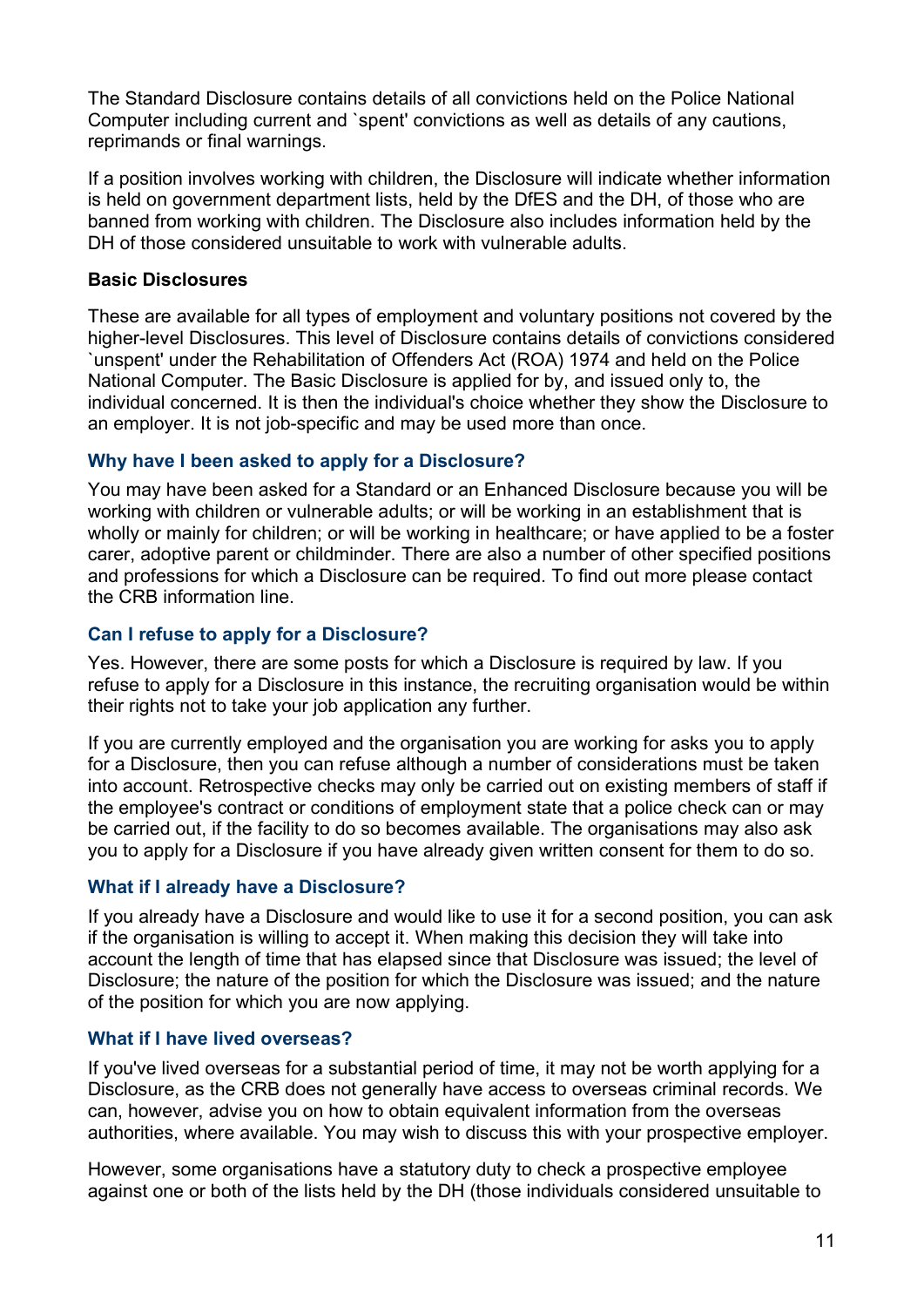work with children) and the DfES (those considered unsuitable to work in the teaching profession). Therefore, if you are a foreign national (with either a limited or no prior period of residence in the UK) and your prospective employer has a statutory duty to check the lists, you will be required to apply for either a Standard or Enhanced Disclosure. Applying for these higher-level Disclosures is the only way to check individuals against the lists held by the DH and DfES.

If, as a foreign national, you have also lived in the UK for a substantial period of time, a Disclosure may be required, in addition to any overseas information your prospective employer deems necessary.

## **How much will a Disclosure cost?**

Each level of Disclosure will cost £*to be advised* per application, paid for by Weston-super-Mare Town Council.

Payment for Disclosure can be made by credit/debit card, by personal cheque, or postal order. Some organisations may pay for the Disclosure on your behalf. Please check with the person who has asked you to apply for the Disclosure if this is the case.

The CRB will issue Standard and Enhanced Disclosures free of charge for volunteers working in sensitive positions (including working with children and vulnerable adults).

## **How will I know which level of Disclosure is required?**

The organisation that has asked you to apply will decide the appropriate level of Disclosure for the position.

## **How do I apply for a Disclosure?**

You will either be asked to complete an application form.

You will be asked to provide information that relates to you personally. This will help the CRB to confirm your identity.

Once you have completed the application form, please forward it to the person who asked you to apply for a Disclosure, together with any original identity documents that are requested.

### **What information do I need to give?**

You will be asked for your full name and any other name that you may have been known by; addresses where you have lived during the past five years; your date and place of birth; your national insurance number; and other information such as passport/driving licence details. This is not a complete list, as the questions asked will depend upon the answers you provide. The information requested is to ensure the applicant has given their true identity and current address.

The CRB is committed to compliance with the Data Protection Act. This means that any personal information that you submit to us will be protected. For full details, please telephone the CRB information line on 0870 90 90 811 and request a copy of our data protection leaflet.

## **Who will receive my Disclosure?**

You will receive your Disclosure in the post. A copy of the Disclosure will also be sent to the person who countersigned the Disclosure application form. This person will have been registered with the CRB, and as such, has agreed to comply with the Code of Practice.